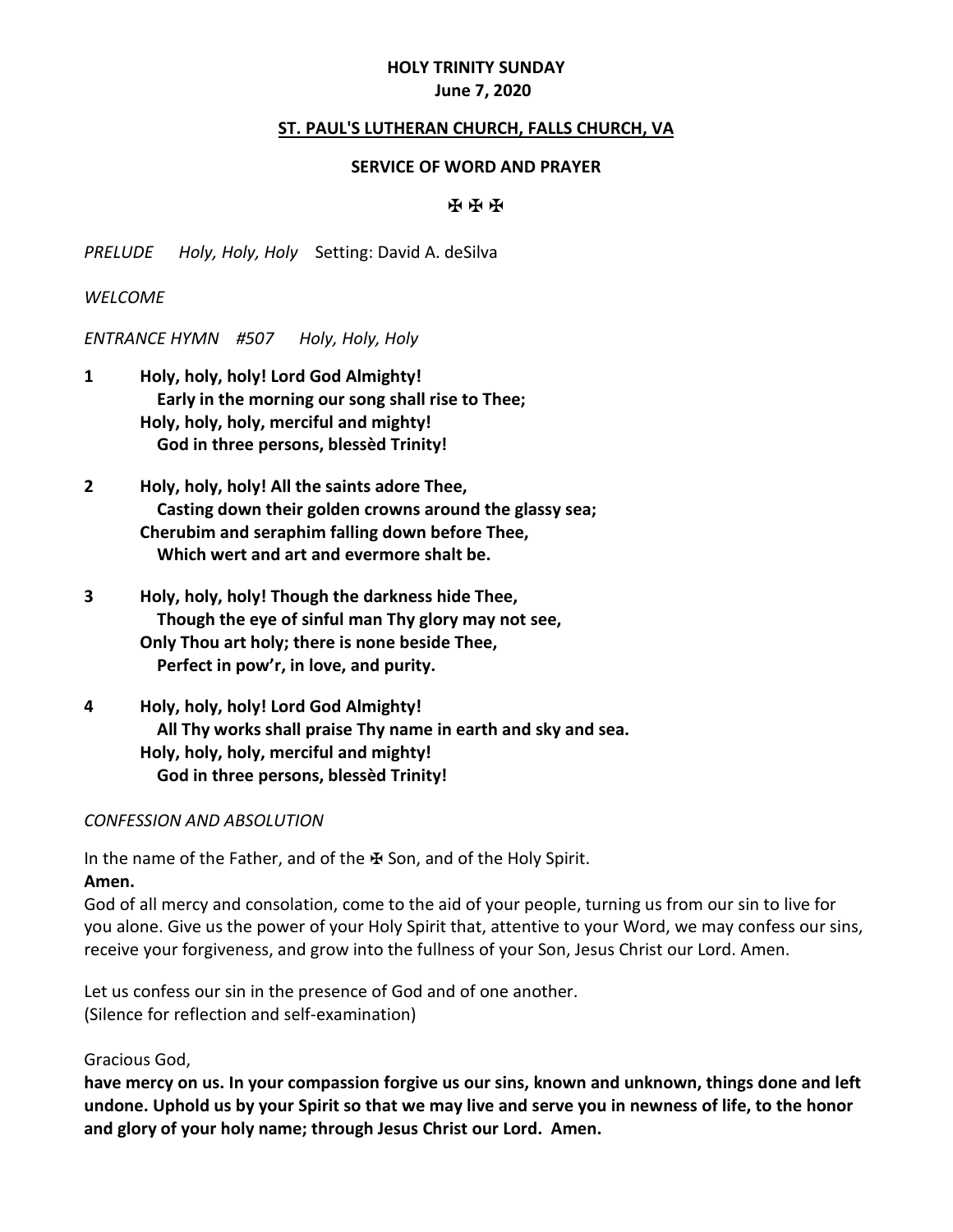Almighty God have mercy on us, forgive us all our sins through our Lord Jesus Christ, strengthen us in all goodness, and by the power of the Holy Spirit keep us in eternal life. Amen.

# *KYRIE*

In peace let us pray to the Lord:

# **Lord, have mercy; Christ, have mercy; Lord, have mercy.**

For the gift of divine peace and of pardon, with all our heart and with all our mind, let us pray to the Lord:

# **Lord, have mercy; Christ, have mercy; Lord, have mercy.**

For the holy Christian church, here and scattered throughout the world, and for the proclamation of the Gospel and the calling of all to faith, let us pray to the Lord: **Lord, have mercy; Christ, have mercy; Lord, have mercy.**

Help, save, comfort and defend us, gracious Lord. **Lord, have mercy; Christ, have mercy; Lord, have mercy.**

## *HYMN OF PRAISE*

**To you on high be glory and peace to all the earth; Goodwill from God in heaven proclaimed at Jesus' birth! We praise and bless You, Father; Your holy name, we sing – Our thanks for Your great glory, Lord God our heavenly King.**

**To you, O sole begotten, the Father's Son, we pray; O Lamb of God, our Savior, You take our sins away. Have mercy on us, Jesus; receive our heartfelt cry, Where You in power are seated at God's right hand on high.**

**For You alone are holy; You only are the Lord. Forever and forever, be worshiped and adored; You with the Holy Spirit alone are Lord Most High, In God the Father's glory. "Amen!" our glad reply.**

*THE PRAYER OF THE DAY*

The Lord be with you. **And also with you.**

Let us pray. Almighty and everlasting God,

**You have given us grace to acknowledge the glory of the eternal Trinity by the confession of a true faith and to worship the Unity in the power of the Divine Majesty. Keep us steadfast in this faith and defend us from all adversities; for You, O Father, Son, and Holy Spirit, live and reign, one God, now and forever. Amen.**

## ✠ ✠ ✠

# *FIRST LESSON (Be seated)* Genesis 1:1–2:3, abbreviated.

In the beginning, God created the heavens and the earth. The earth was without form and void, and darkness was over the face of the deep. And the Spirit of God was hovering over the face of the waters.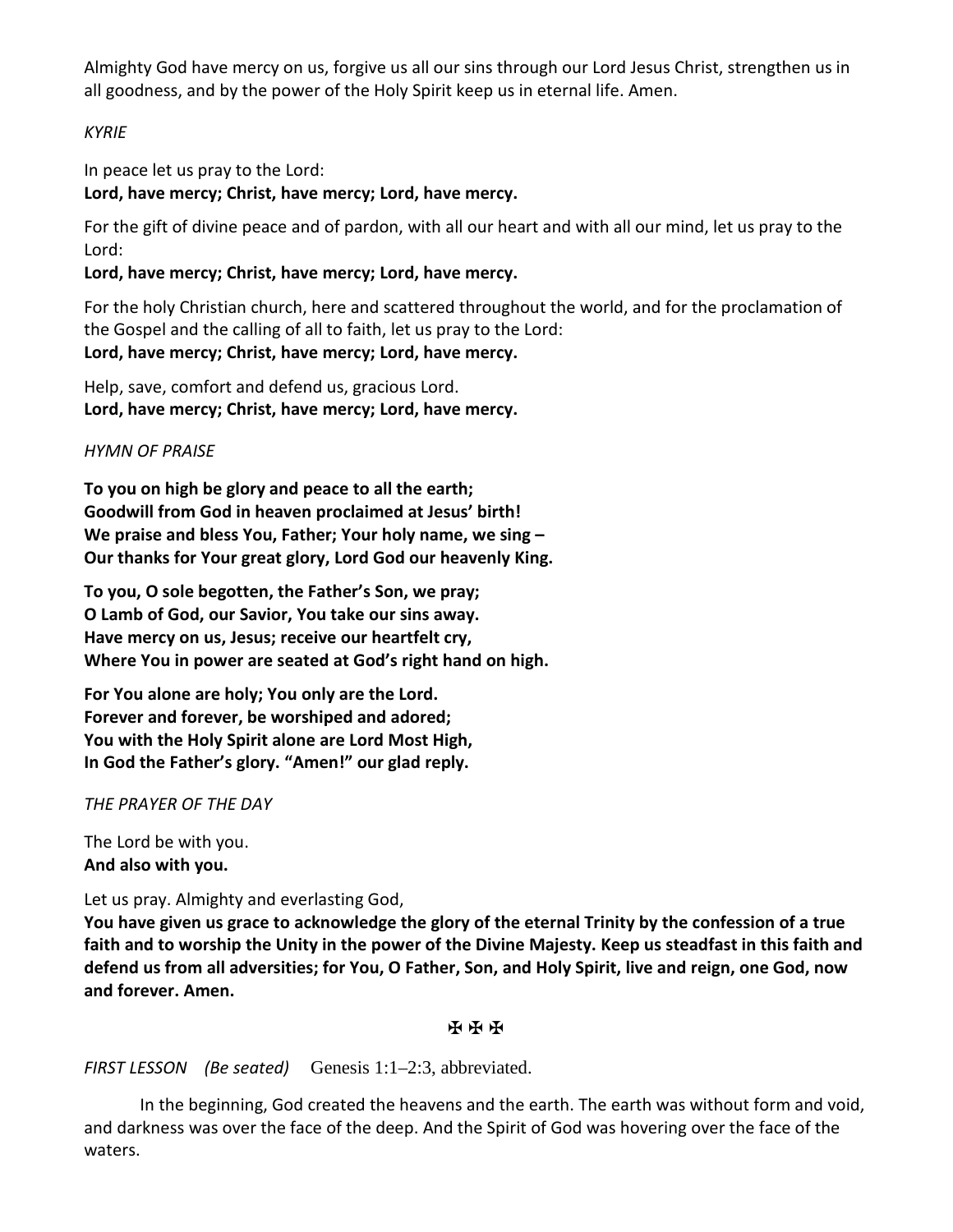And God said, "Let there be light," and there was light. And God saw that the light was good. And God separated the light from the darkness. God called the light Day, and the darkness he called Night. And there was evening and there was morning, the first day.

And God said, "Let there be an expanse in the midst of the waters, and let it separate the waters from the waters." And God made the expanse and separated the waters that were under the expanse from the waters that were above the expanse. And it was so. And God called the expanse Heaven. And there was evening and there was morning, the second day.

And God said, "Let the waters under the heavens be gathered together into one place, and let the dry land appear." And it was so. And God said, "Let the earth sprout vegetation, plants yielding seed, and fruit trees bearing fruit in which is their seed, each according to its kind, on the earth." And God saw that it was good. And there was evening and there was morning, the third day.

And God said, "Let there be lights in the expanse of the heavens to separate the day from the night. And let them be for signs and for seasons, and for days and years, and let them be lights in the expanse of the heavens to give light upon the earth." And it was so. And God saw that it was good. And there was evening and there was morning, the fourth day.

And God said, "Let the waters swarm with swarms of living creatures, and let birds fly above the earth across the expanse of the heavens." So God created the great sea creatures and every living creature that moves, with which the waters swarm, according to their kinds, and every winged bird according to its kind. And God saw that it was good. And there was evening and there was morning, the fifth day.

And God said, "Let the earth bring forth living creatures according to their kinds—livestock and creeping things and beasts of the earth according to their kinds." And it was so. Then God said, "Let us make man in our image, after our likeness. And let them have dominion over the fish of the sea and over the birds of the heavens and over the livestock and over all the earth and over every creeping thing that creeps on the earth." So God created man in his own image, in the image of God he created him; male and female he created them. And God saw everything that he had made, and behold, it was very good. And there was evening and there was morning, the sixth day.

Thus the heavens and the earth were finished, and all the host of them. And on the seventh day God finished his work that he had done, and he rested on the seventh day from all his work that he had done. So God blessed the seventh day and made it holy, because on it God rested from all his work that he had done in creation. (ESV)

This is the Word of the Lord. **Thanks be to God.**

### *PSALM 8*

O LORD, our Lord, how majestic is your name in all the earth!

You have set your glory above the heavens.

Out of the mouth of babes and infants, you have established strength because of your foes, to still the enemy and the avenger.

When I look at your heavens, the work of your fingers,

the moon and the stars, which you have set in place,

what is man that you are mindful of him,

and the son of man that you care for him?

Yet you have made him a little lower than the heavenly beings and crowned him with glory and honor.

You have given him dominion over the works of your hands; you have put all things under his feet,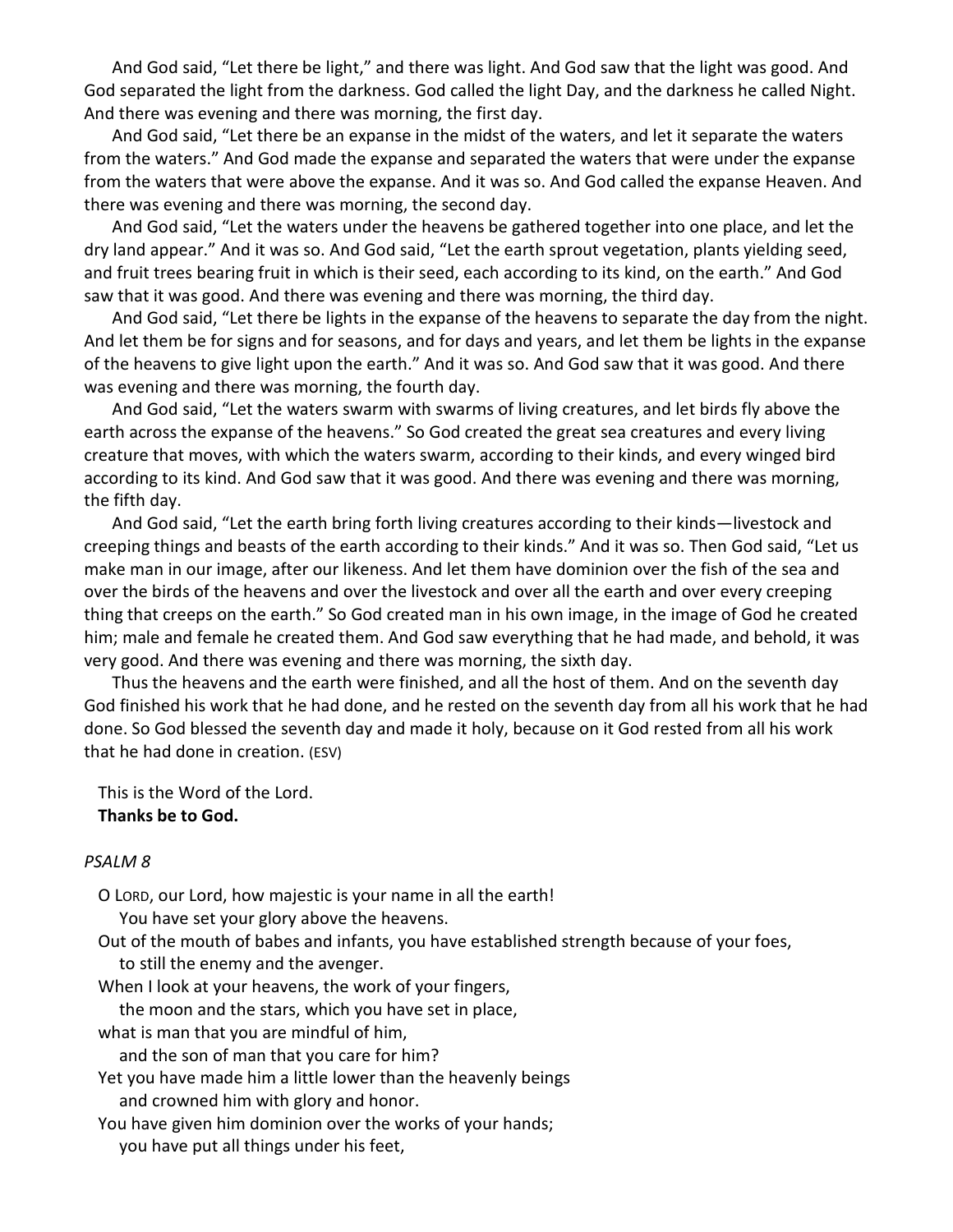all sheep and oxen, and also the beasts of the field, the birds of the heavens, and the fish of the sea, whatever passes along the paths of the seas. O LORD, our Lord, how majestic is your name in all the earth!

**Glory be to the Father and to the Son and to the Holy Spirit; as it was in the beginning, is now, and will be forever. Amen.**

*SECOND LESSON* Acts 2:14a, 22–36

Peter, standing with the eleven, lifted up his voice and addressed them, . . . "Men of Israel, hear these words: Jesus of Nazareth, a man attested to you by God with mighty works and wonders and signs that God did through him in your midst, as you yourselves know— this Jesus, delivered up according to the definite plan and foreknowledge of God, you crucified and killed by the hands of lawless men. God raised him up, loosing the pangs of death, because it was not possible for him to be held by it. For David says concerning him,

"'I saw the Lord always before me,

for he is at my right hand that I may not be shaken;

therefore my heart was glad, and my tongue rejoiced;

my flesh also will dwell in hope.

For you will not abandon my soul to Hades,

or let your Holy One see corruption.

You have made known to me the paths of life;

you will make me full of gladness with your presence.'

 "Brothers, I may say to you with confidence about the patriarch David that he both died and was buried, and his tomb is with us to this day. Being therefore a prophet, and knowing that God had sworn with an oath to him that he would set one of his descendants on his throne, he foresaw and spoke about the resurrection of the Christ, that he was not abandoned to Hades, nor did his flesh see corruption. This Jesus God raised up, and of that we all are witnesses. Being therefore exalted at the right hand of God, and having received from the Father the promise of the Holy Spirit, he has poured out this that you yourselves are seeing and hearing. For David did not ascend into the heavens, but he himself says,

 "'The Lord said to my Lord, Sit at my right hand, until I make your enemies your footstool.'

Let all the house of Israel therefore know for certain that God has made him both Lord and Christ, this Jesus whom you crucified."

This is the Word of the Lord. **Thanks be to God.**

*CHILDREN'S SERMON*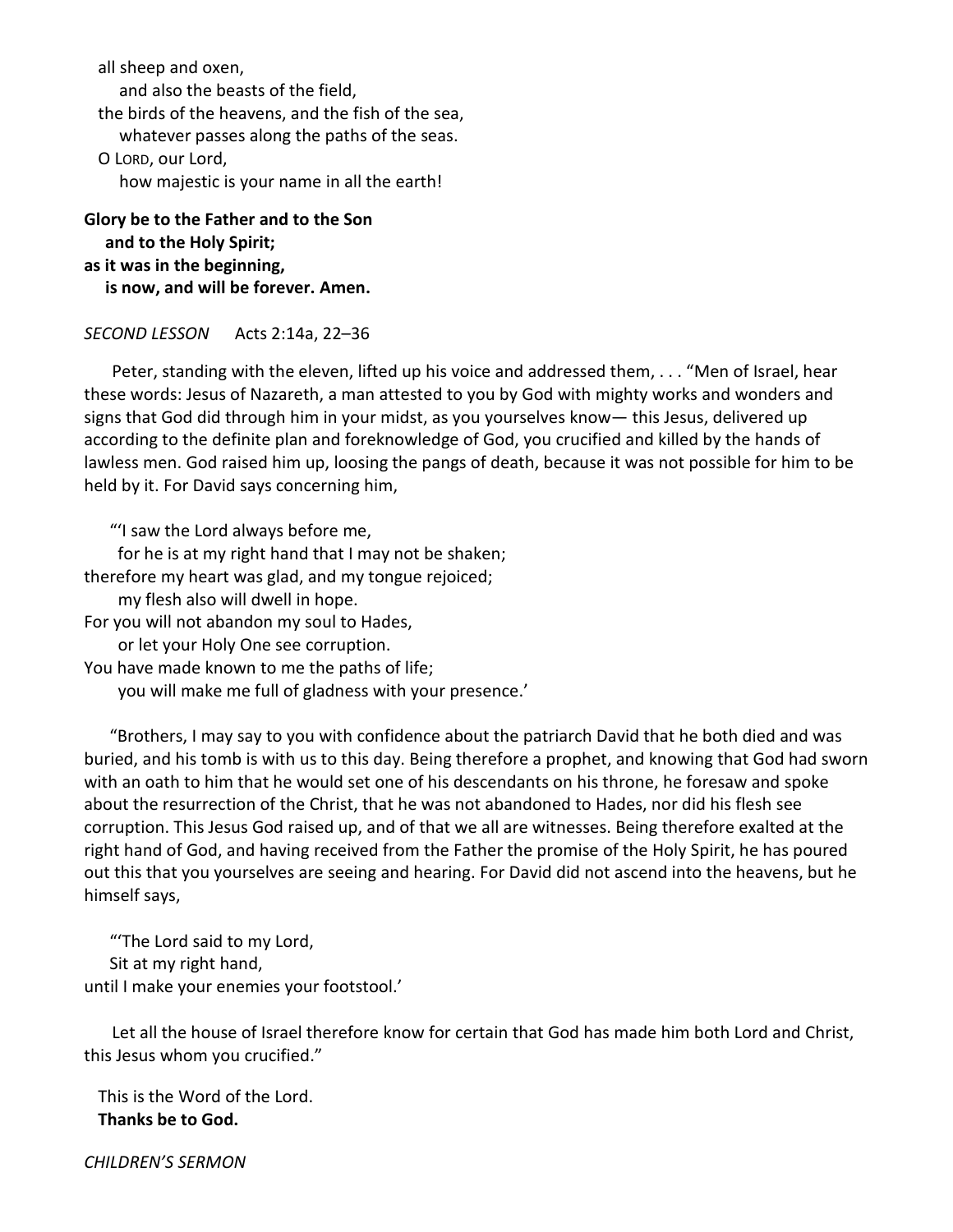### *ALLELUIA VERSE (Stand)*

**Alleluia, alleluia, alleluia. These things are written that you may believe that Jesus is the Christ, the Son of God. Alleluia, alleluia, alleluia.**

*GOSPEL* Matthew 28:16–20

The Holy Gospel according to St. Matthew the 28<sup>th</sup> chapter **Glory to You, O Lord.**

Now the eleven disciples went to Galilee, to the mountain to which Jesus had directed them. And when they saw him they worshiped him, but some doubted. And Jesus came and said to them, "All authority in heaven and on earth has been given to me. Go therefore and make disciples of all nations, baptizing them in the name of the Father and of the Son and of the Holy Spirit, teaching them to observe all that I have commanded you. And behold, I am with you always, to the end of the age."

 This is the Gospel of the Lord.  **Praise to You, O Christ**

## *SERMON*

Grace, mercy and peace be to you from God our Father and from our Lord and Savior Jesus. Amen. Dear friends in Christ:

To begin today's sermon, I thought I'd share some thoughts on why the readings we just read were selected for this day. Today is a unique day in the church year. It is a festival day, and not one suggested to us by a particular event recorded in the scriptures. It is a day, instead, to think about the way God is understood and described by the Christian Church. The Church understands God to be triune – three in one. And we describe God with the related word "Trinity." Trinity Sunday is therefore about doctrine, as well as the majesty of God, and the mystery of God.

Over the years the church has chosen many different readings to be read on Trinity Sunday. Our Gospel lesson today, from Matthew 28, is one that is commonly chosen, and we can easily see why. Here Jesus explicitly uses the phrase: "*Father, Son and Holy Spirit*" – the only place in scripture, in fact, where this exact formula is used. In this year of reading through Matthew, it is no surprise that we would read this text on this day.

Just so you know, there are some ancient manuscripts of Matthew's Gospel that do not contain that Trinitarian formula. The words are missing. As a result, there was a time when many scholars questioned the authenticity of these words in the text. But recent scholarship and discoveries have moved us in the direction of affirming them. The words are certainly a very fitting conclusion to the presentation by this Evangelist, and so the internal evidence is strong. Even more, the external evidence keeps growing. In particular, we have discovered just how early the followers of Jesus were using the Trinitarian formula – both in hymnody and in the sacrament of Baptism. Matthew, of course, gives Jesus' words in the context of a Baptismal command.

You may also know the story of the church's wrestling with the particulars of the Trinitarian understanding in the  $4<sup>th</sup>$  and  $5<sup>th</sup>$  centuries, and the Councils, such as those at Nicaea, which were needed to bring clarity to the church. Lest these be troubling to you, I remind you that the Councils came about after a time when the Trinitarian name was already very clearly established. The Councils were necessitated by false teachers who arose to challenge the church's teaching. If you have a hymnal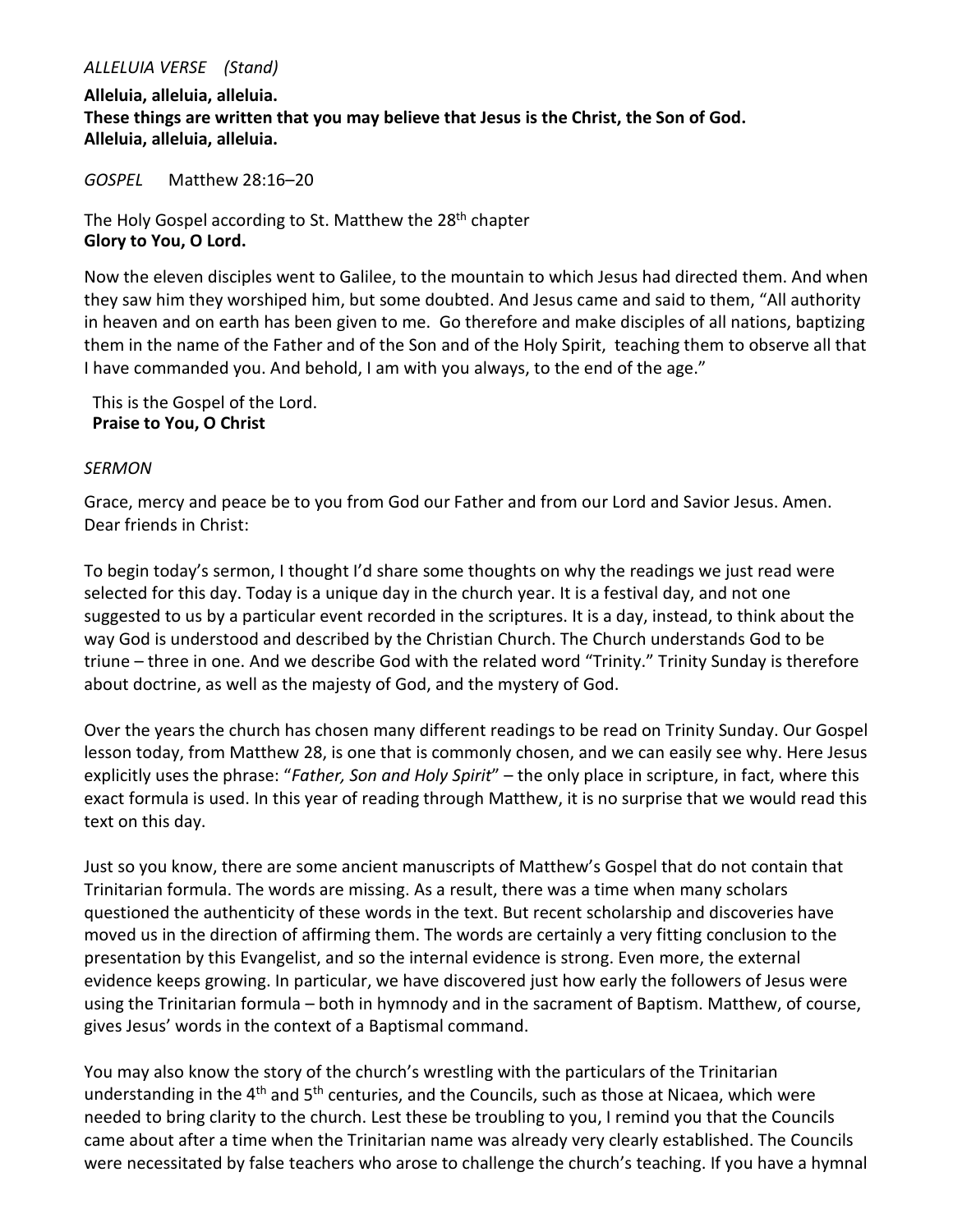at home – and I will use this time to suggest you should – there is a nice, short write-up about this on the page which introduces the Athanasian Creed.

Today's Old Testament reading – the great story of Creation from the opening chapters of Genesis – was no doubt chosen to correspond with the Gospel reading from Matthew. Its reference to the Spirit of God hovering over the face of the waters is part of this. But its primary connection is the creating itself. In Genesis, the world is made. In Matthew, disciples are being made – or at least the preparations for this are beginning. Note, too, that just as God created the world by speaking it into being, so also God created the Christian movement through a command to his people.

Jesus tells his followers that they are to make disciples, and that these disciples are to come from *all nations*. The message is to go out into the whole world. God's focus is not limited. God's concern is not just a few. God has sent salvation to the whole world in the person of Jesus, just as God created the whole world in the beginning. Indeed, the movement toward the goal of salvation for all can very much be described as a new creation.

And, like the six days of the creation, God's acts of salvation in Jesus are very purposeful. They are seen in Jesus' birth, ministry, death, resurrection, ascension and Spirit-sending. These days in the life of our Savior build on one another until God's good and perfect salvation is complete – just as in the creation of the world.

In our second reading today, Peter makes special note of these great acts of salvation. They are a part of his Pentecost speech, which we continued reading from last Sunday. The mention of these acts of salvation makes for a great connection between this reading and our other two.

Even more, however, reading this text from Acts highlights the fact that our Trinitarian understanding flows very directly from the giving of the Holy Spirit. And it flows very directly from the church's natural reflection upon the life of Jesus as well. Jesus had told his disciples that the Spirit would lead them into all truth. Peter, in his speech to the gathered peoples on Pentecost, rehearsed the important facts of Jesus' life so that they would know the truth of his message.

It is no doubt because of these strong connections that our Lutheran synod has decided that we will now read this Acts text every year on Trinity Sunday. This is a change. And it seems to be a very good one.

In looking at this Acts text more closely, we see that Peter begins by saying that Jesus was "delivered up according to the definite plan and foreknowledge of God." I will remind you that this use of the word "*delivered*" is heard by us on Good Friday, where we repeat the refrain: "He was *delivered* up to death; He was *delivered* for the sins of the people." Peter's words also echo those of Jesus himself, who said to the disciples in his last weeks of ministry: "See, we are going up to Jerusalem. And the Son of Man will be *delivered* over to the chief priests and scribes, and they will condemn him to death" (Mt. 20:18).

Yes, Jesus would be delivered to his fate by the actions of many people. But Peter emphasizes here that Jesus was in fact delivered by God himself. He was delivered "*according to the definite plan and foreknowledge of God*." None of the actions of men would take place without God's directing. God would accomplish his salvation, through men's choices, as he planned.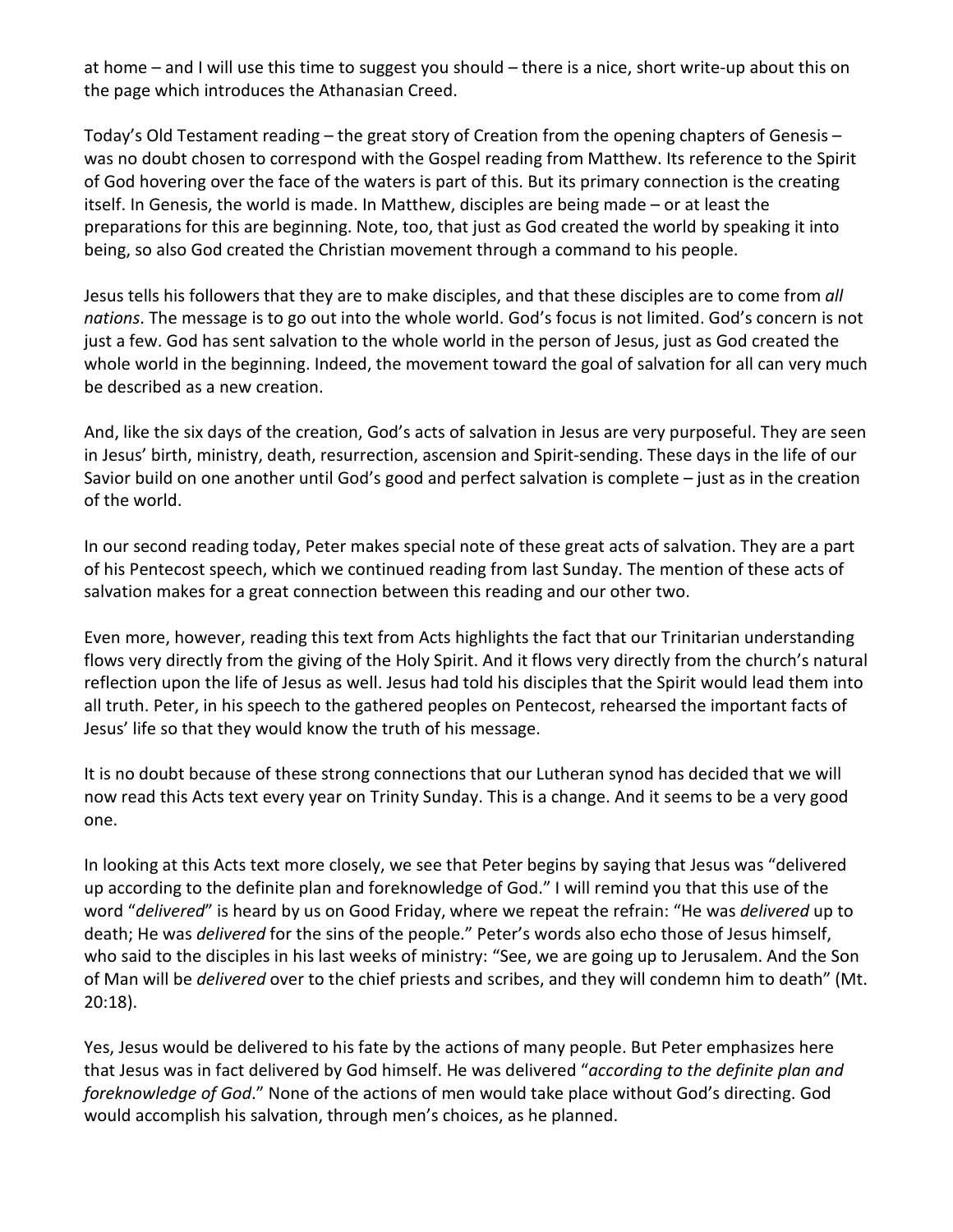Peter goes on to tell that Jesus was crucified. And yet God raised him from the dead and exalted him at the right hand of God. This was all done in keeping with God's promise to the great king David, who wrote in the Psalms about God's salvation through one of his descendants.

Peter then shares how the Father has given Jesus the Spirit, and that the Spirit flows from Jesus. The people could in fact see the Spirit being poured out that very day! We, reading these words of Peter, note how very Trinitarian the language is here—all three persons of the Trinity being mentioned in the same sentence.

Peter concludes with a strong statement about Jesus' identity, saying: "Let all the house of Israel therefore know for certain that God has made him both *Lord and Christ*." Peter believes, teaches and confesses that Jesus is not simply a man like them, but is of God. He is *Lord* – having the same authority and status as God. And he is *Christ* – the one sent by God to rule and save his people.

In the Christian Church, we speak very specifically about Jesus' identity and his relationship to God in our theological statements. In particular, the Athanasian Creed goes into great detail to describe the relationship between Father, Son and Holy Spirit. We normally recite this Creed on Trinity Sunday, and we will do so this again this year – but only parts of it this time. You can read the rest of it on your own.

Instead of more time on the Creed, I want to say something about the demonstrating that is going on in our country right now as a result of the unjust deaths of a number of African Americans. As I write this sermon, the demonstrating and protesting has devolved into rioting, destruction and looting. These are scary images. And upsetting. For many of us, these actions seem way over the top and frankly unhelpful. But of course, that is only one perspective… and not shared by all.

What we can all say for sure is that these actions come from a place of frustration. Deep frustration. We should acknowledge this frustration. And be concerned about it.

Frustration comes in part because racist acts take place far too often in this country. And because racist attitudes continue. And because people in power far too often abuse their power and authority.

And none of us is completely innocent of guilt when it comes to these things. We have all sinned in these ways – either by what we have done or by what we have left undone. We need to own our sin. And repent of it.

In a few moments we will say parts of the Athanasian Creed. I've included a line from that Creed which gives a beautiful description of the equality inherent in the Godhead. That line can be lifted up as a lesson for the equality of humanity too. You'll see what I mean.

Let me add too, that it's also important for us to think about the use of strong words when confronting injustice. Yes, the scriptures will mostly suggest using gentleness and grace in our speech. But there are times when more direct language is used too. In the Acts text today, Peter used one particularly strong word. Notice he didn't just say "Jesus was crucified." He said to the people "*you*" crucified Jesus. He made it personal. And he said it twice. His words were meant to provoke.

Most of us know that these particular words have had some sad consequences through the centuries. But at their root, the words were simply meant to catch the attention of the people. And to hold up a truth they needed to hear.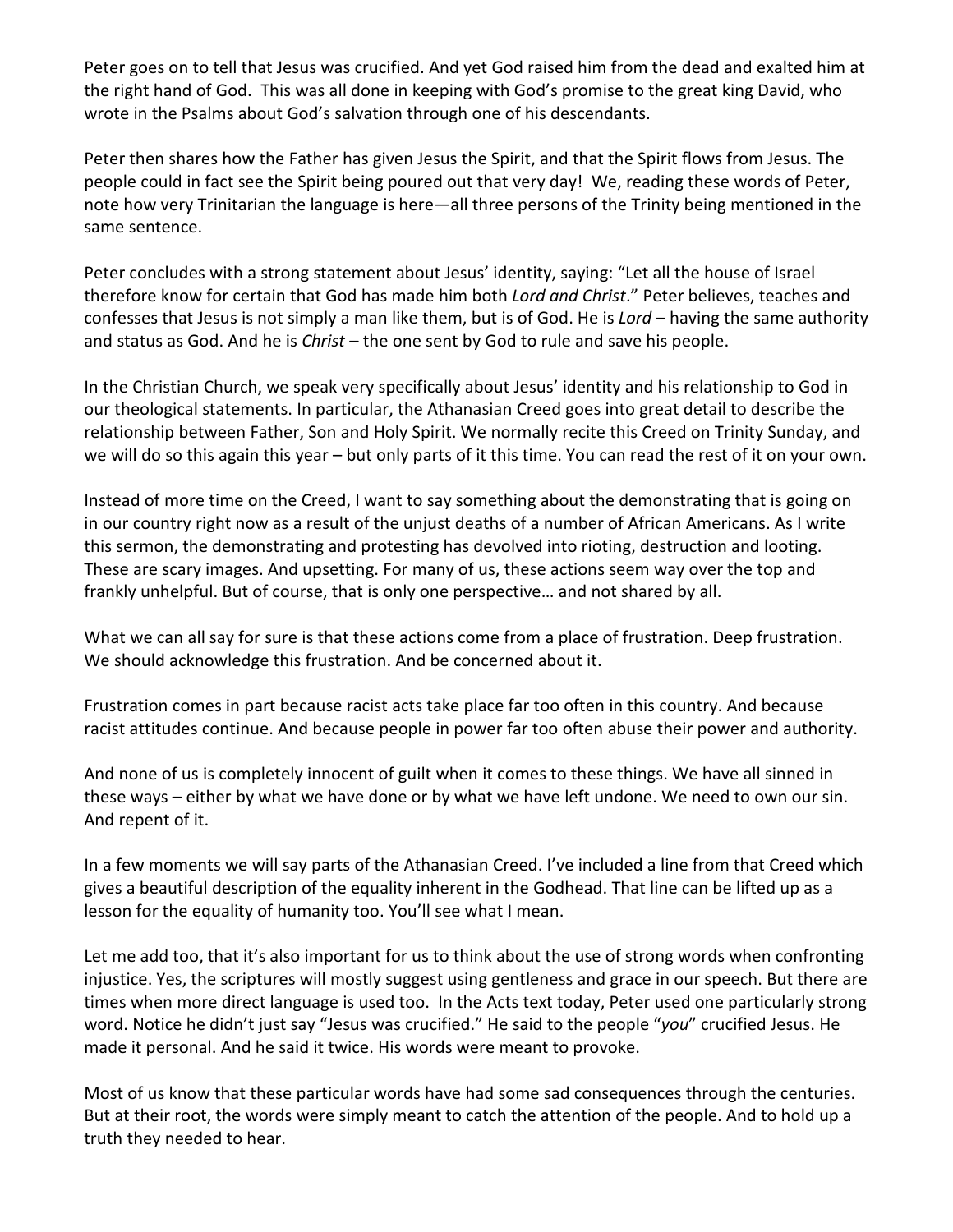Our reading from Acts today ended after Peter's second use of that statement. If we were to continue reading, we would hear that the people did not take offense, but rather took his words to heart. They cried out, "What shall we do?"

Peter had an answer. "*Repent and be baptized* every one of you in the name of Jesus Christ for the *forgiveness of your sins*. And you will receive the *gift of the Holy Spirit*. For the promise is for you and for your children and for all who are far off, everyone whom the Lord our God calls to himself."

Peter called the people to the important work of repentance, which was not an easy thing to do. But Peter did this having also at one point referred to the people as his "brothers." By doing this he identified with them and pointed out their commonality. Peter, after all, had sinned too.

Peter then shared with them the comforting words of the Gospel – the promise and hope of the forgiveness of sins. With sins forgiven, they would receive the gift of the Holy Spirit to sanctify their lives, increase their understanding and bring them together in the mission of God to save the world.

Next Sunday we will start reading again from earlier sections of Matthew's Gospel – beginning with chapter 9 where Jesus calls us to think about the need for workers in his kingdom. This reading will set the tone for the weeks ahead as we think about our work in the kingdom.

Let me conclude today by simply reminding you that our mission of disciple-making, given us by our Lord Jesus, and demonstrated by Peter, is not just to have people wear the label of Christian or just agree with its teachings, but to hear the message and live it – specifically, God's call to repentance and the acceptance of His forgiveness.

May God therefore lead you in the repentance you need, and may He build you up through the power and forgiveness given in the name of the Father, and of the Son and of the Holy Spirit. Amen.

*HYMN OF THE DAY #498 Come, Holy Ghost, Creator Blest*

- 1 **Come, Holy Ghost, Creator blest, And make our hearts Your place of rest; Come with Your grace and heav'nly aid, And fill the hearts which You have made.**
- 2 **To You, the Counselor, we cry, To You, the gift of God Most High; The fount of life, the fire of love, The soul's anointing from above.**
- 3 **In You, with graces sevenfold, We God's almighty hand behold While You with tongues of fire proclaim To all the world His holy name.**
- 4 **Your light to ev'ry thought impart, And shed Your love in ev'ry heart; The weakness of our mortal state With deathless might invigorate.**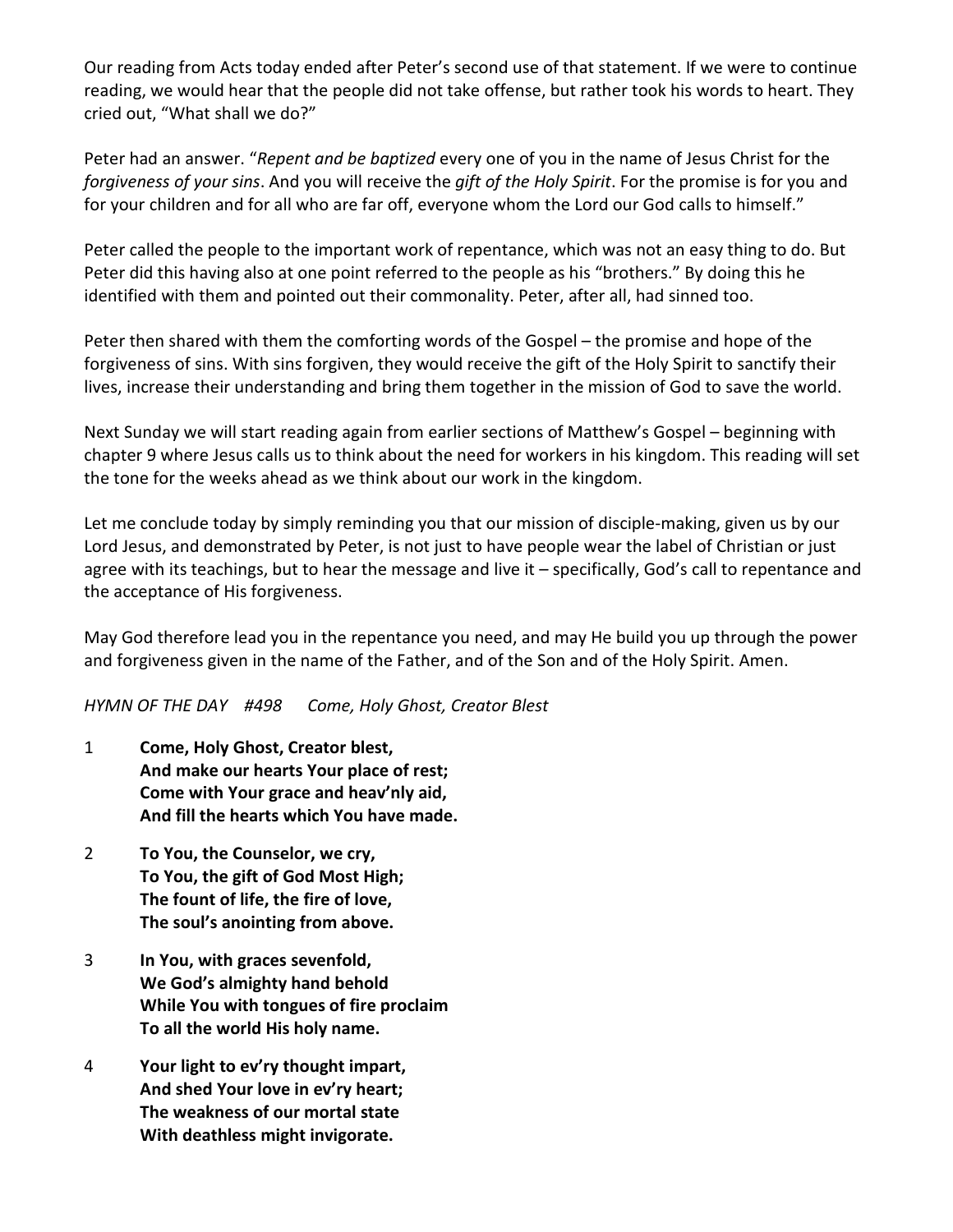- 5 **Drive far away our wily foe, And Your abiding peace bestow; With You as our protecting guide, No evil can with us abide.**
- 6 **Teach us to know the Father, Son, And You, from both, as Three in One That we Your name may ever bless And in our lives the truth confess.**
- 7 **Praise we the Father and the Son And Holy Spirit, with them One, And may the Son on us bestow The gifts that from the Spirit flow! Amen.**

### *ATHANASIAN CREED*

We worship one God in Trinity and Trinity in Unity, neither confusing the persons nor dividing the substance.

For the Father is one person, the Son is another, and the Holy Spirit is another. But the Godhead of the Father and of the Son and of the Holy Spirit is one: the glory equal, the majesty coeternal.

Such as the Father is, such is the Son, and such is the Holy Spirit: The Father uncreated, the Son uncreated, the Holy Spirit uncreated; The Father infinite, the Son infinite, the Holy Spirit infinite; The Father eternal, the Son eternal, the Holy Spirit eternal. And yet there are not three Eternals, but one Eternal, just as there are not three Uncreated or three Infinites, but one Uncreated and one Infinite.

The Father is not made nor created nor begotten by anyone. The Son is neither made nor created but begotten of the Father alone. The Holy Spirit is of the Father and of the Son, neither made nor created nor begotten, but proceeding.

Thus, there is one Father, not three Fathers; one Son, not three Sons; one Holy Spirit, not three Holy Spirits. And in this Trinity none is before or after another; none is greater or less than another; but the whole three persons are coeternal with each other and coequal, so that in all things, as has been stated above, the Trinity in Unity and Unity in Trinity is to be worshiped.

*OFFERING God the Father, Be Our Stay* Setting: Allan Mahnke

### *PRAYERS OF THE CHURCH*

O blessed and holy Trinity, Father, Son and Holy Spirit, hear the prayers of Your people and grant us all things according to Your great mercy:

### *Brief silence*

In the beginning, great Father, You spoke and all things came to be. Help us to see the imprint of Your love in the goodness of creation and to care for this good earth as Your stewards. Lord, in Your mercy, **hear our prayer.**

Throughout the ages, Father, Your Spirit filled the world with hope and called us to repentance and faith. Help us to hear You speaking to us in Your Word and Your people, and to respond with faith, confessing You as Lord of all. Lord, in Your mercy, **hear our prayer.**

Stir up the hearts of Your people, O Lord, to answer Your call and serve as pastors, teachers and church workers. Bless those who serve with strength for their mission and trust in Your goodness. Lord, in Your mercy, **hear our prayer.**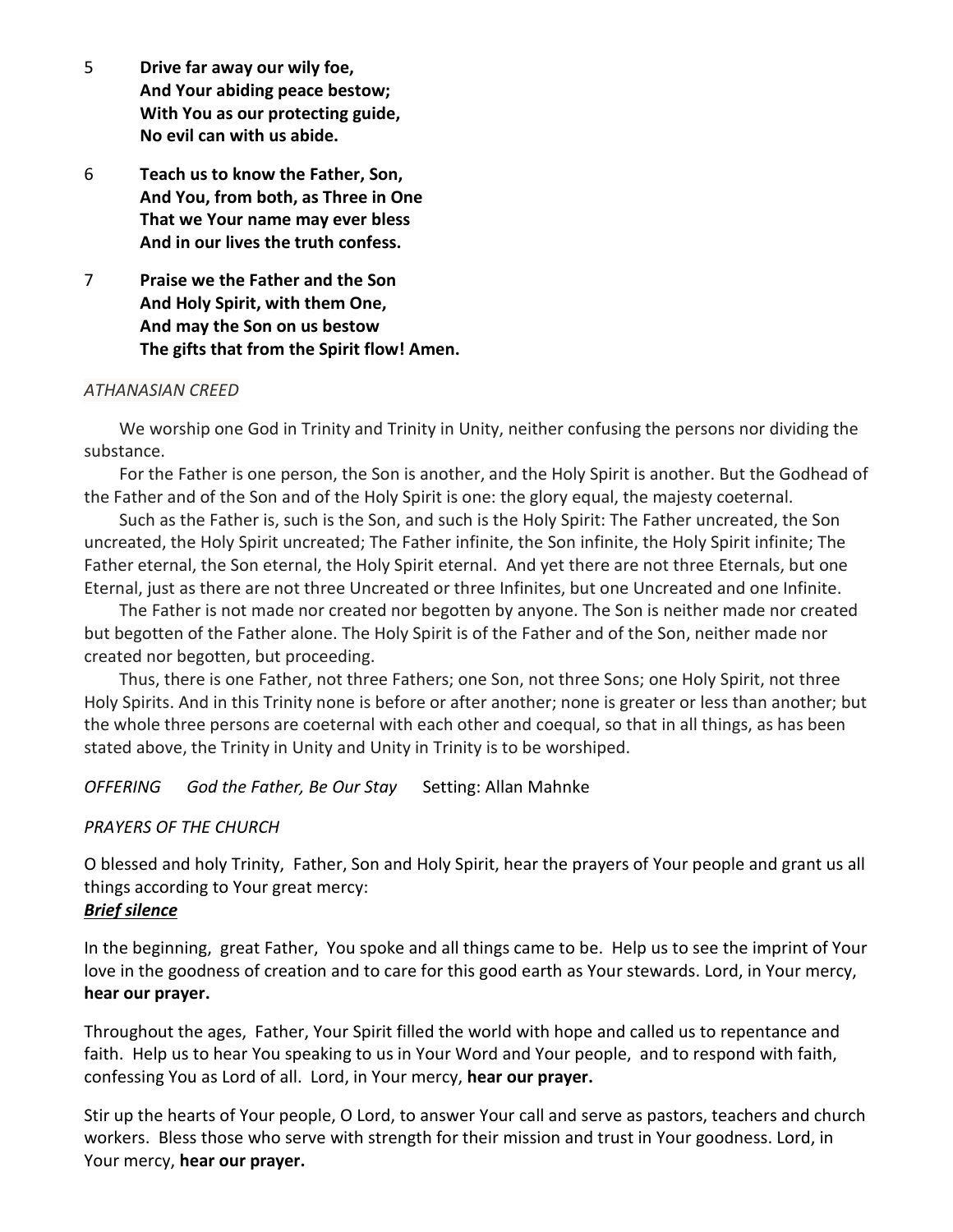In Baptism, You joined us to our Savior's death and resurrection, dear Father. Help us to live as Your baptized people, who offer our hearts and lives to serve You in these later days. Look with special mercy upon the city of Minneapolis and especially upon those who grieve the senseless killing of George Floyd. Heal the racial divisions in our land and teach us anew that we are all Your children. Lord, in Your mercy, **hear our prayer.**

Bless us and this good Land, gracious Father. Guide our leaders to do what is right and good for even the weakest ones; bless all who serve us as health, safety and law enforcement workers and keep them from all harm. Help us live each of these pandemic days with our neighbor's well being at the center of all that we say and do. Lord, in Your mercy, **hear our prayer.**

In the hour of trial and in the moment of trouble, You are always near, kind Father. Hear us as we cry to You for the sake of the sick, the troubled, the wounded and those who grieve *[especially \_\_\_\_\_\_\_\_\_\_\_\_\_]*. Restore them and heal them according to Your good will. Lord, in Your mercy, **hear** 

## **our prayer.**

Father, in the blessed Supper Your Son offers us His body as the bread of heaven and His blood as the cup of salvation. We long for the day when we can once more receive this blessed food to nourish and strengthen us for life in the midst of death. Lord, in Your mercy, **hear our prayer.**

Gracious and Blessed Trinity, we rejoice in the beauty of Your Godhead and the marvels of Your mighty arm by which You guard and keep us. Stir us to greater zeal as we behold Your mercy in the lives of those saints who have gone before us, especially Barnabas and Boniface. Bring us at last to dwell with them in Your presence forevermore.

All these things and whatever else You know we need, grant to us for the sake of our Savior Jesus Christ, through whom, with whom and in whom, in the unity of the Holy Spirit, all honor and glory are Yours, almighty Father, both now and forever. **Amen.**

## *THE LORD'S PRAYER*

**Our Father who art in heaven, hallowed be thy name, Thy kingdom come, Thy will be done on earth as it is in heaven; give us this day our daily bread; and forgive us our trespasses, as we forgive those who trespass against us; and lead us not into temptation, but deliver us from evil. For thine is the kingdom and the power and the glory forever and ever. Amen.**

## *BENEDICTION*

The Lord bless us and keep us. The Lord make His face shine on us and be gracious to us. The Lord look upon us with favor and  $\mathbf{\Psi}$  give us peace.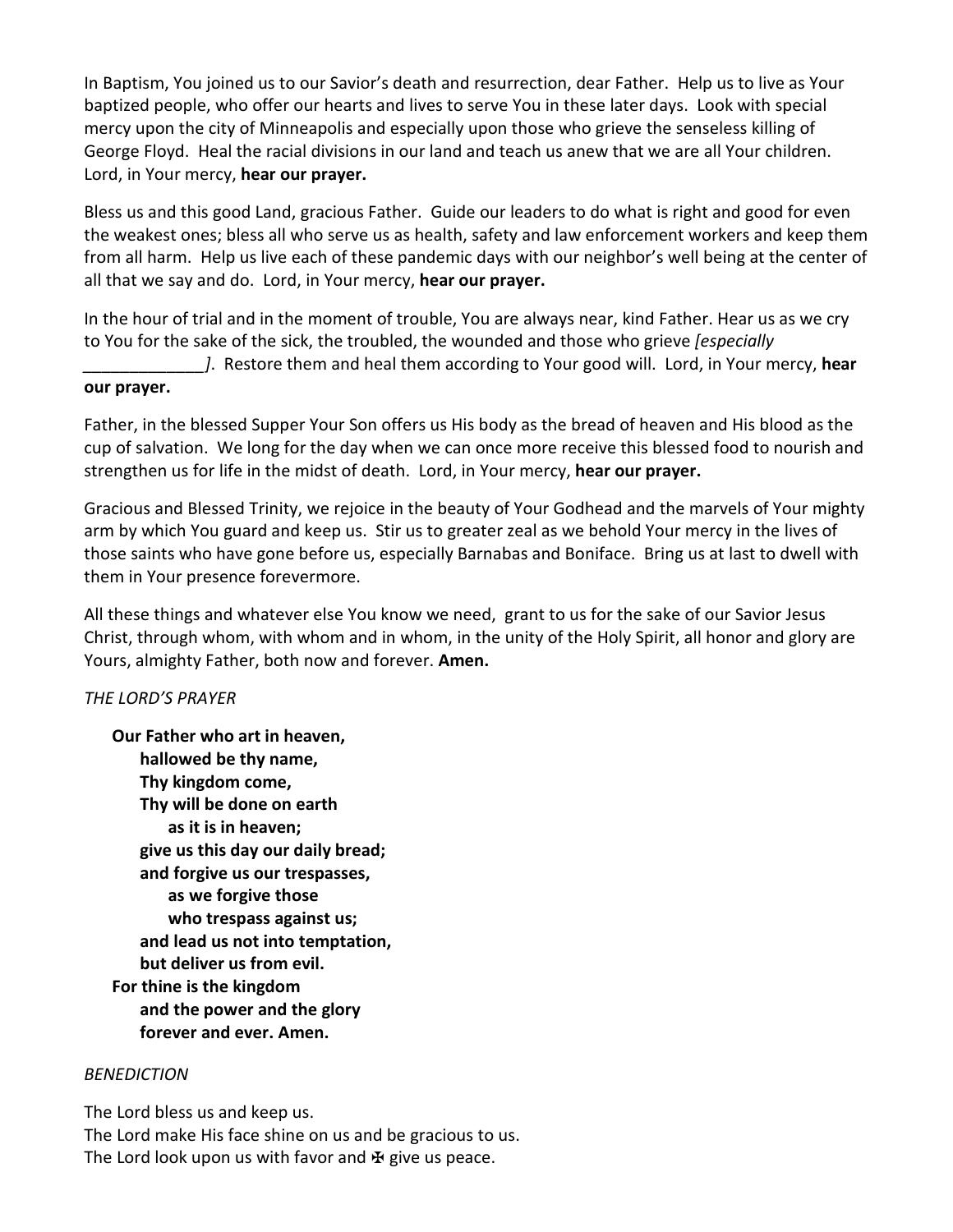*SENDING HYMN #506 Glory Be to God the Father*

**1 Glory be to God the Father, Glory be to God the Son, Glory be to God the Spirit: Great Jehovah, Three in One! Glory, glory While eternal ages run!**

**2 Glory be to Him who loved us, Washed us from each spot and stain; Glory be to Him who bought us, Made us kings with Him to reign! Glory, glory To the Lamb that once was slain! 3 Glory to the King of angels,**

 **Glory to the Church's King, Glory to the King of nations; Heav'n and earth, your praises bring! Glory, glory To the King of glory sing!**

**4 Glory, blessing, praise eternal! Thus the choir of angels sings; Honor, riches, pow'r, dominion! Thus its praise creation brings. Glory, glory, Glory to the King of kings!**

### *ANNOUNCEMENTS*

*DISMISSAL*

Go in peace. Serve the Lord. **Thanks be to God.**

*POSTLUDE Glory Be to God the Father* Setting: Jim Vyhanek